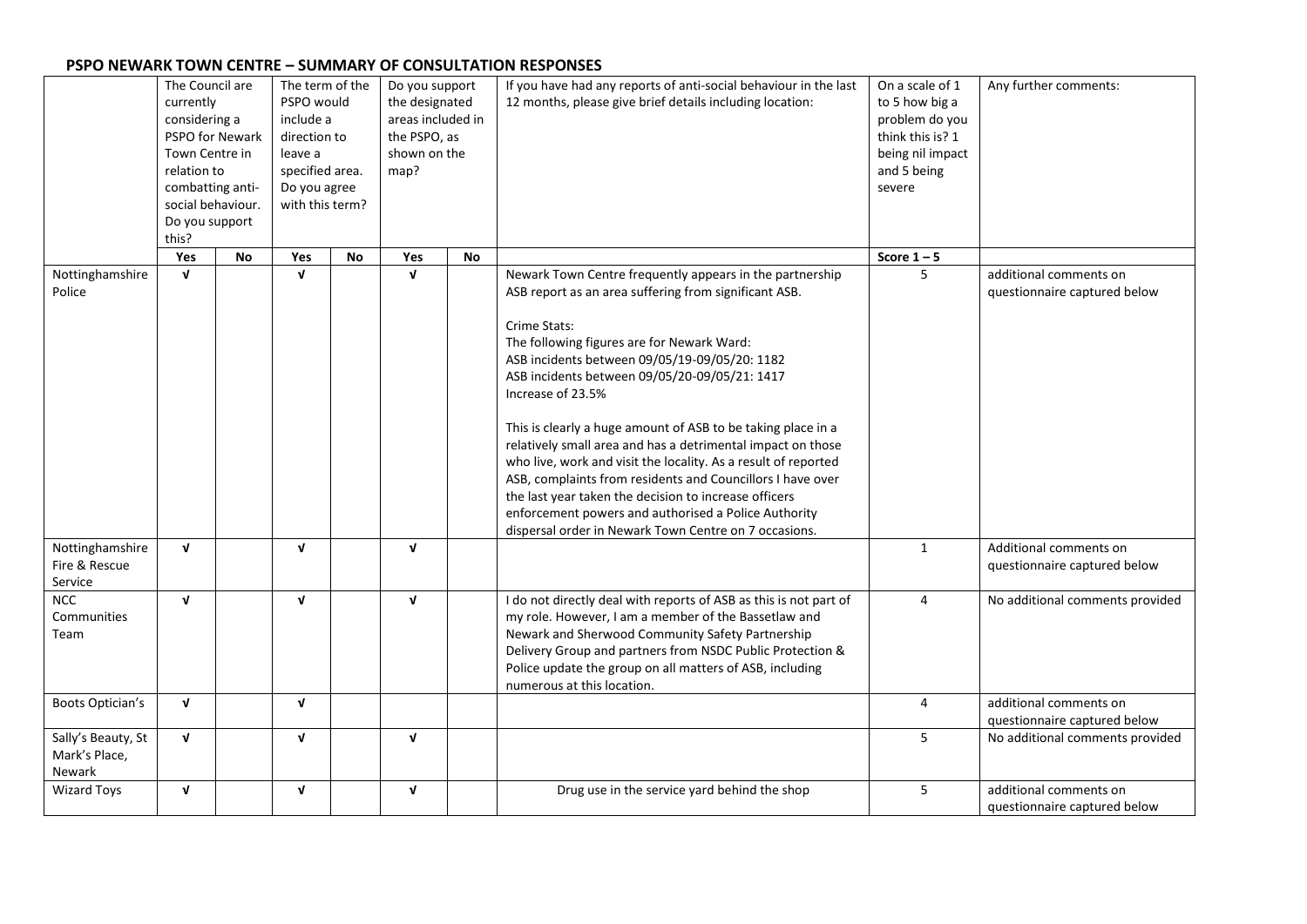## **PSPO NEWARK TOWN CENTRE – SUMMARY OF CONSULTATION RESPONSES**

| <b>NSDC</b>      |   |   |   |                                                         | additional comments on          |
|------------------|---|---|---|---------------------------------------------------------|---------------------------------|
| Environmental    |   |   |   |                                                         | questionnaire captured below    |
| Services         |   |   |   |                                                         |                                 |
| Councillor Keith | V | v | N |                                                         | additional comments on          |
| Girling          |   |   |   |                                                         | questionnaire captured below    |
| Councillor Irene |   |   |   |                                                         | No additional comments provided |
| Brown            |   |   |   |                                                         |                                 |
| Councillor Rita  |   | v |   |                                                         | additional comments on          |
| Crowe            |   |   |   |                                                         | questionnaire captured below    |
| B&M              |   |   |   | The level of shop theft increasing has been a big issue | additional comments on          |
|                  |   |   |   |                                                         | questionnaire captured below    |
| Newark Town      |   |   |   |                                                         | Additional comments on          |
| Council          |   |   |   |                                                         | questionnaire captured below    |

## **Any further comments:**

| <b>Nottinghamshire Police:</b>            | "This dispersal power will allow officers to disperse though who are likely to engage in ASB and prevent issues before they take<br>place."                                                                          |  |  |  |  |
|-------------------------------------------|----------------------------------------------------------------------------------------------------------------------------------------------------------------------------------------------------------------------|--|--|--|--|
| <b>Nottinghamshire Fire &amp; Rescue:</b> | "The only trends we have in this area are in Tolney Lane. No concerns elsewhere.                                                                                                                                     |  |  |  |  |
| <b>Boots Opticians:</b>                   | "Groups in Market Place make it quite intimidating. Walking to and from work large groups of men gathering in side streets i.e.<br>College and urinating also makes this very intimidating when walking home alone". |  |  |  |  |
| <b>Wizard Toys, Kirkgate:</b>             | "Shoplifting & drugs activity taking place in and behind the store almost daily. We have had staff physically abused within recent<br>months. Town Centre patrols required frequently & urgently".                   |  |  |  |  |
| <b>NSDC Environmental Services:</b>       | "Sherwood Avenue Park – older gang of young people bullying younger kids at the skateboard area, damaging the ramps and<br>park infrastructures, smoking, drinking and drugs in the evenings. Killing pigeons        |  |  |  |  |
|                                           | St Mary's Church Gardens - street drinkers, litter, use of the grounds for drugs, drinking and toilet. Vandalism to new historic<br>signage. Concerns raised by the St Mary's Church and nearby neighbours           |  |  |  |  |
|                                           | Friary Gardens, Beaumond Gardens and around the library – day time street drinkers, rowdiness and litter witnessed during site<br>visits and reported via groups such as Newark in Bloom.                            |  |  |  |  |
|                                           | Riverside Gardens – damage to fencing, damage to newly planted trees, overload vehicles churning up the grassed areas.                                                                                               |  |  |  |  |